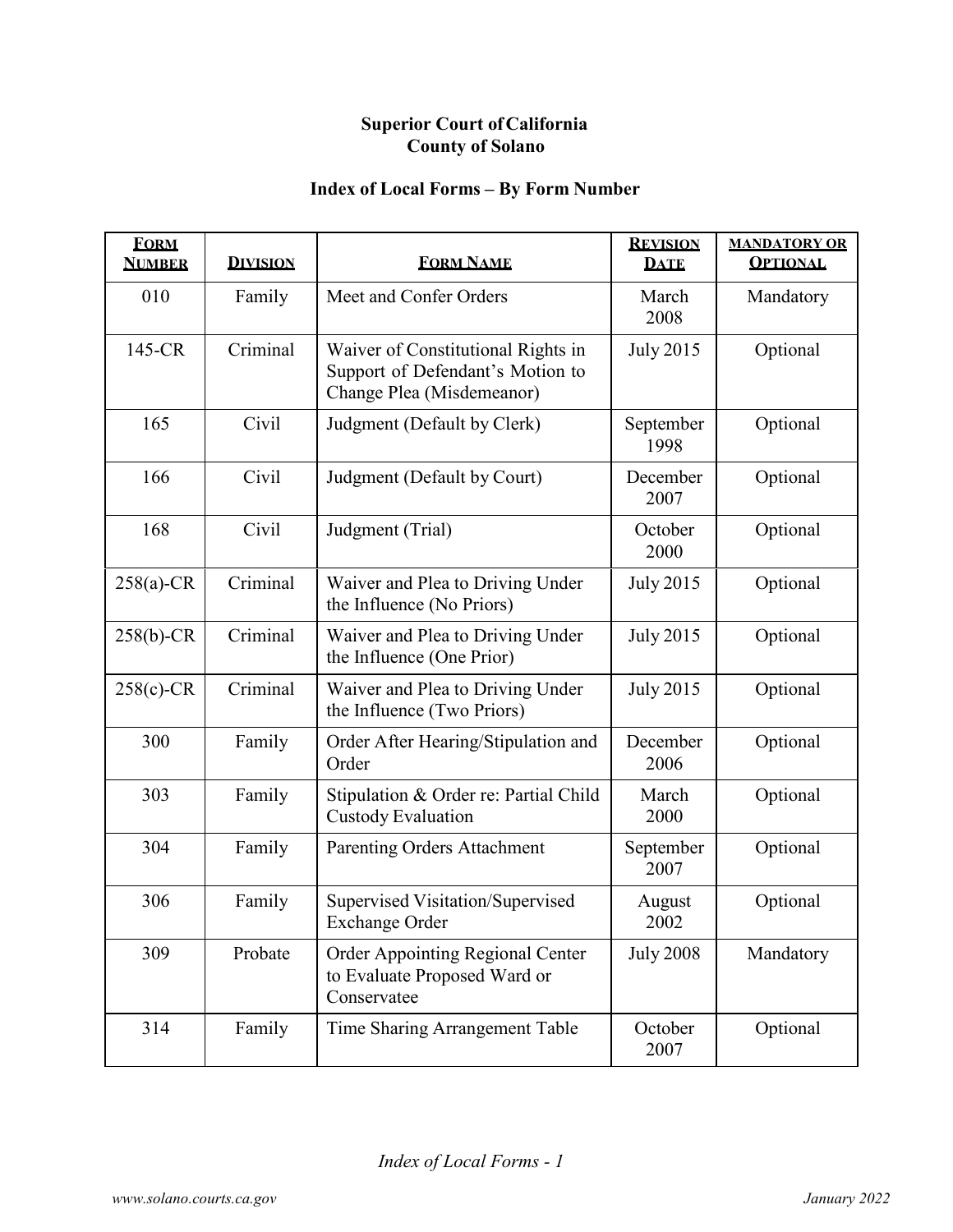| <b>FORM</b><br><b>NUMBER</b> | <b>DIVISION</b> | <b>FORM NAME</b>                                                                                     | <b>REVISION</b><br><b>DATE</b> | <b>MANDATORY OR</b><br><b>OPTIONAL</b> |
|------------------------------|-----------------|------------------------------------------------------------------------------------------------------|--------------------------------|----------------------------------------|
| 320                          | Family          | Order Appointing Counsel for<br>Minors                                                               | November<br>2000               | Optional                               |
| 322                          | Family          | Application and Order for<br><b>Publication of Summons</b>                                           | September<br>2008              | Mandatory                              |
| 323                          | Family          | Declaration in Support of<br>Application for Order for<br><b>Publication of Summons</b>              | September<br>2008              | Mandatory                              |
| 327                          | Family          | Attachment to FL-327                                                                                 | March<br>2007                  | Mandatory                              |
| 333-INT                      | All             | Request for Interpreter                                                                              | <b>July 2015</b>               | Mandatory                              |
| 345                          | Family          | Order re: Testing for Alcohol or<br><b>Illegal Use of Controlled Substances</b>                      | <b>July 2008</b>               | Mandatory                              |
| 392                          | Family          | Form of Papers                                                                                       | April 2007                     | N/A                                    |
| 397                          | Family          | Attorney's Declaration re Mediation<br>Video                                                         | January<br>2007                | Optional                               |
| 399                          | Family          | Notice of Continued Hearing                                                                          | April 2007                     | Optional                               |
| 545-CR                       | Criminal        | Waiver of Rights (Felony)                                                                            | <b>July 2014</b>               | Optional                               |
| 555-CR                       | Criminal        | Waiver of Rights (Violation)                                                                         | <b>July 2014</b>               | Optional                               |
| 890                          | Family          | <b>Status Conference Report – Family</b><br>Law (Marriage/RDP)                                       | <b>July 2009</b>               | Mandatory<br>(blue paper)              |
| 890-UPA                      | Family          | Status Conference Report - Family<br>Law (Uniform Parentage Act)                                     | <b>July 2009</b>               | Mandatory<br>(blue paper)              |
| 900-CV                       | Civil           | Notice Of Case Management<br>Conference One And<br>Notice Of Assignment Of<br>Judge For All Purposes | January<br>2017                | Mandatory                              |
| 910                          | Civil           | Request for Extension of Time (re<br>Proof of Service of Summons)                                    | December<br>2000               | Optional                               |
| 920                          | Civil           | Request for Extension of Time (re<br>Filing Response)                                                | December<br>2000               | Optional                               |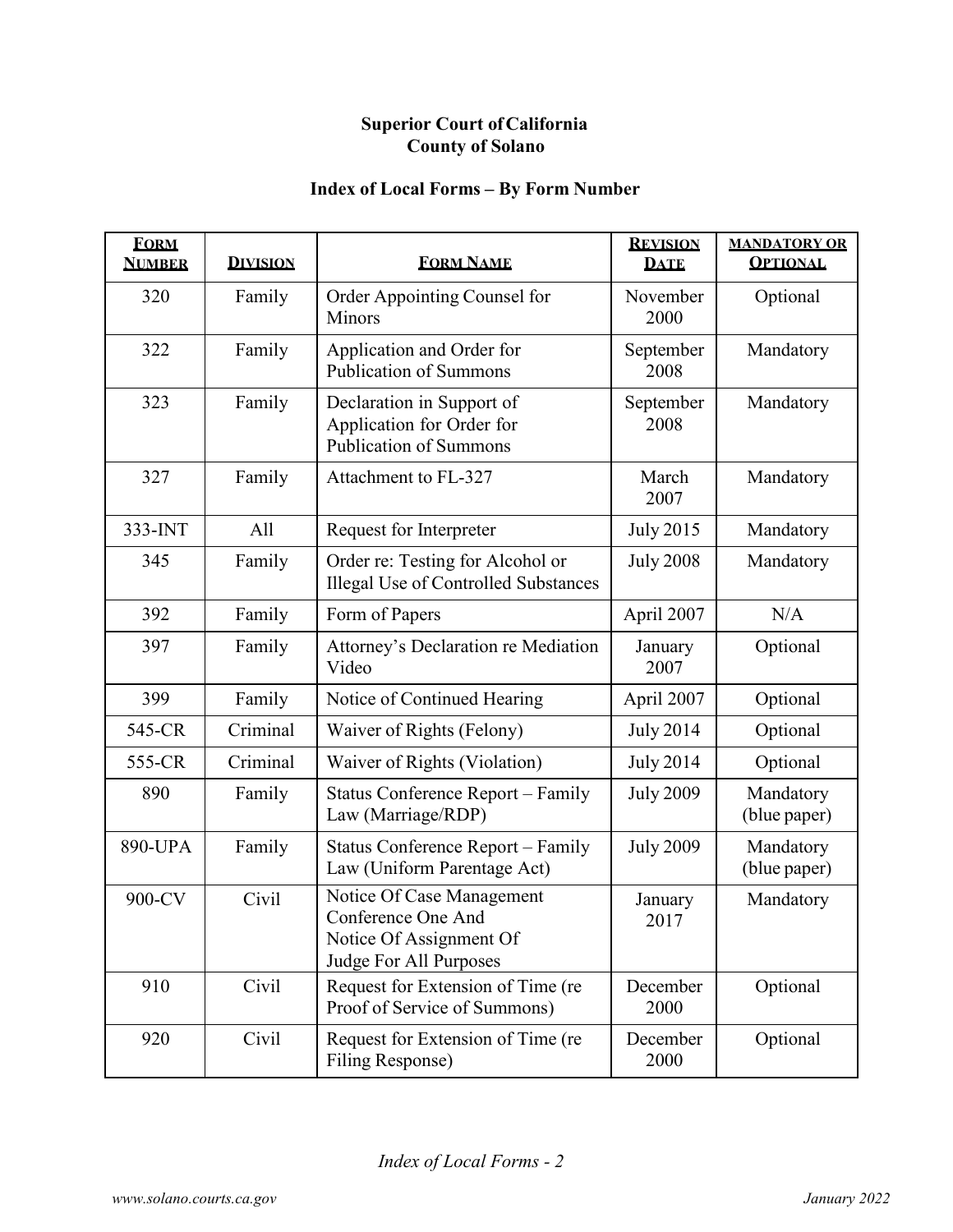| <b>FORM</b><br><b>NUMBER</b> | <b>DIVISION</b>                | <b>FORM NAME</b>                                                                       | <b>REVISION</b><br><b>DATE</b> | <b>MANDATORY OR</b><br><b>OPTIONAL</b> |
|------------------------------|--------------------------------|----------------------------------------------------------------------------------------|--------------------------------|----------------------------------------|
| 1070                         | Family                         | Declaration re Notice Upon Ex Parte<br><b>Application for Orders</b>                   | December<br>2006               | Mandatory                              |
| $1070-G$                     | Probate                        | Declaration re Notice Upon Ex Parte<br><b>Application for Orders</b><br>(Guardianship) | <b>July 2008</b>               | Mandatory                              |
| 1320                         | Family                         | Declaration in Support of Request<br>for Separate Mediation Sessions                   | <b>June 1998</b>               | Optional                               |
| 1325                         | Family                         | Request for Separate Mediation or<br><b>Support Person</b>                             | <b>June 1998</b>               | Optional                               |
| 3011-CV                      | Civil,<br>Family, &<br>Probate | Request for Informal Discovery<br>Conference                                           | January<br>2019                | Optional                               |
| 3015-CV                      | Civil                          | Response to Petition: re Disposition<br>of Weapons; Notice of Hearing                  | <b>July 2015</b>               | Optional                               |
| 3455                         | Probate                        | Objection to Appointment of<br>Guardian                                                | January<br>2007                | Mandatory                              |
| 3490                         | Probate                        | Confidential Court Investigators'<br>Information and Referral Form<br>(Guardianship)   | January<br>2010                | Mandatory                              |
| 3500                         | Probate                        | Assessment and Order for Payment                                                       | January<br>2013                | Mandatory                              |
| 3500-P                       | Probate                        | Assessment and Order for Payment<br>- Probate Code §3100 Petitions                     | <b>July 2009</b>               | Mandatory                              |
| 3510                         | Probate                        | Order Appointing Court Investigator<br>(Guardianships)                                 | <b>July 2008</b>               | Mandatory                              |
| 3515                         | Probate                        | Order Appointing Investigator and<br>Notice of Investigation Costs                     | <b>July 2009</b>               | Mandatory                              |
| 3700                         | Probate                        | Declaration re: Venue<br>(Guardianships)                                               | <b>July 2008</b>               | Optional                               |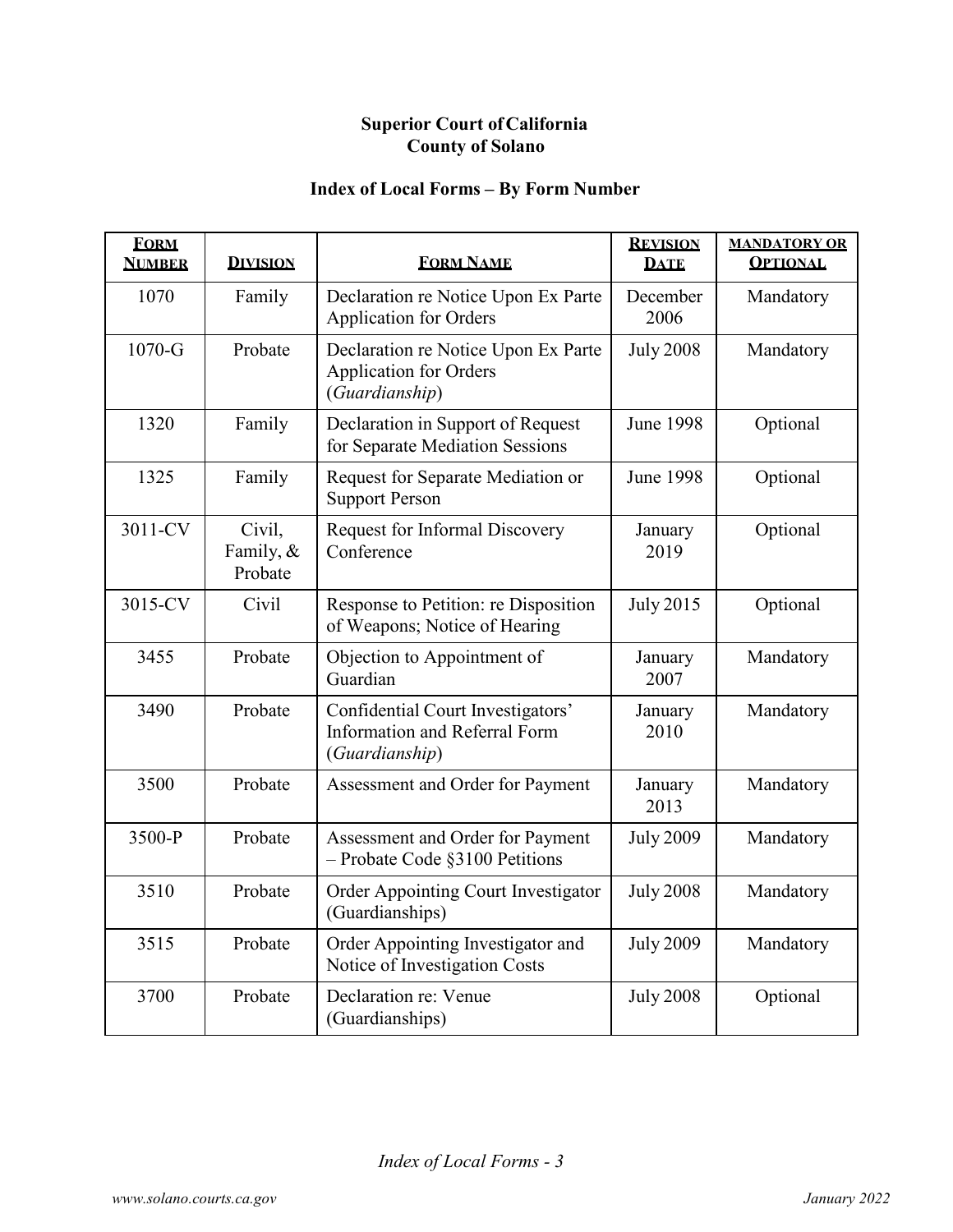| <b>FORM</b><br><b>NUMBER</b> | <b>DIVISION</b> | <b>FORM NAME</b>                                                                                                                   | <b>REVISION</b><br><b>DATE</b> | <b>MANDATORY OR</b><br><b>OPTIONAL</b> |
|------------------------------|-----------------|------------------------------------------------------------------------------------------------------------------------------------|--------------------------------|----------------------------------------|
| 3705                         | Probate         | Declaration of Due Diligence<br>(Guardianships and<br>Conservatorships)                                                            | <b>July 2009</b>               | Optional                               |
| 3710                         | Probate         | Ex Parte Application to Waive or<br>Shorten Notice of Hearing on<br>Temporary Guardianship or<br>Conservatorship; Order re: Notice | January<br>2013                | Optional                               |
| 3720                         | Probate         | <b>Petition for Visitation Orders</b>                                                                                              | <b>July 2009</b>               | Optional                               |
| 3740                         | Probate         | Application to Practice as Minor's<br>Counsel (Guardianship)                                                                       | <b>July 2008</b>               | Mandatory                              |
| 3800                         | Probate         | Preliminary Inventory of<br>Guardianship Estate                                                                                    | <b>July 2008</b>               | Mandatory                              |
| 4803-TR                      | Traffic         | Notice of Rights                                                                                                                   | January<br>2015                | Mandatory                              |
| 4899-TR                      | Traffic         | Election for Traffic School                                                                                                        | January<br>2015                | Mandatory                              |
| 5000                         | Adoption        | Confidential Court Investigator's<br><b>Information and Referral Form</b><br>(Stepparent Adoption)                                 | August<br>2008                 | Mandatory                              |
| 5005                         | Adoption        | Reference for Stepparent Adoption                                                                                                  | August<br>2008                 | Mandatory                              |
| 5006                         | Family Law      | Declaration re: Notice Upon<br>Application for Emergency Orders                                                                    | <b>July 2014</b>               | Optional                               |
| 5010                         | Adoption        | Consent of Child to be Adopted<br>(Stepparent Adoption)                                                                            | August<br>2008                 | Mandatory                              |
| 5113                         | Family          | Notice of Case Management<br>Conferences and Assignment of<br>Judicial Officer for All Purposes                                    | <b>July 2018</b>               | Mandatory                              |
| 6011-JV                      | Juvenile        | Request and Order for<br>Appointment of CASA                                                                                       | January<br>2015                | Mandatory                              |
| 6025                         | Juvenile        | Pre-Screen Financial Declaration -<br>Juvenile Dependency                                                                          | <b>July 2013</b>               | Mandatory                              |